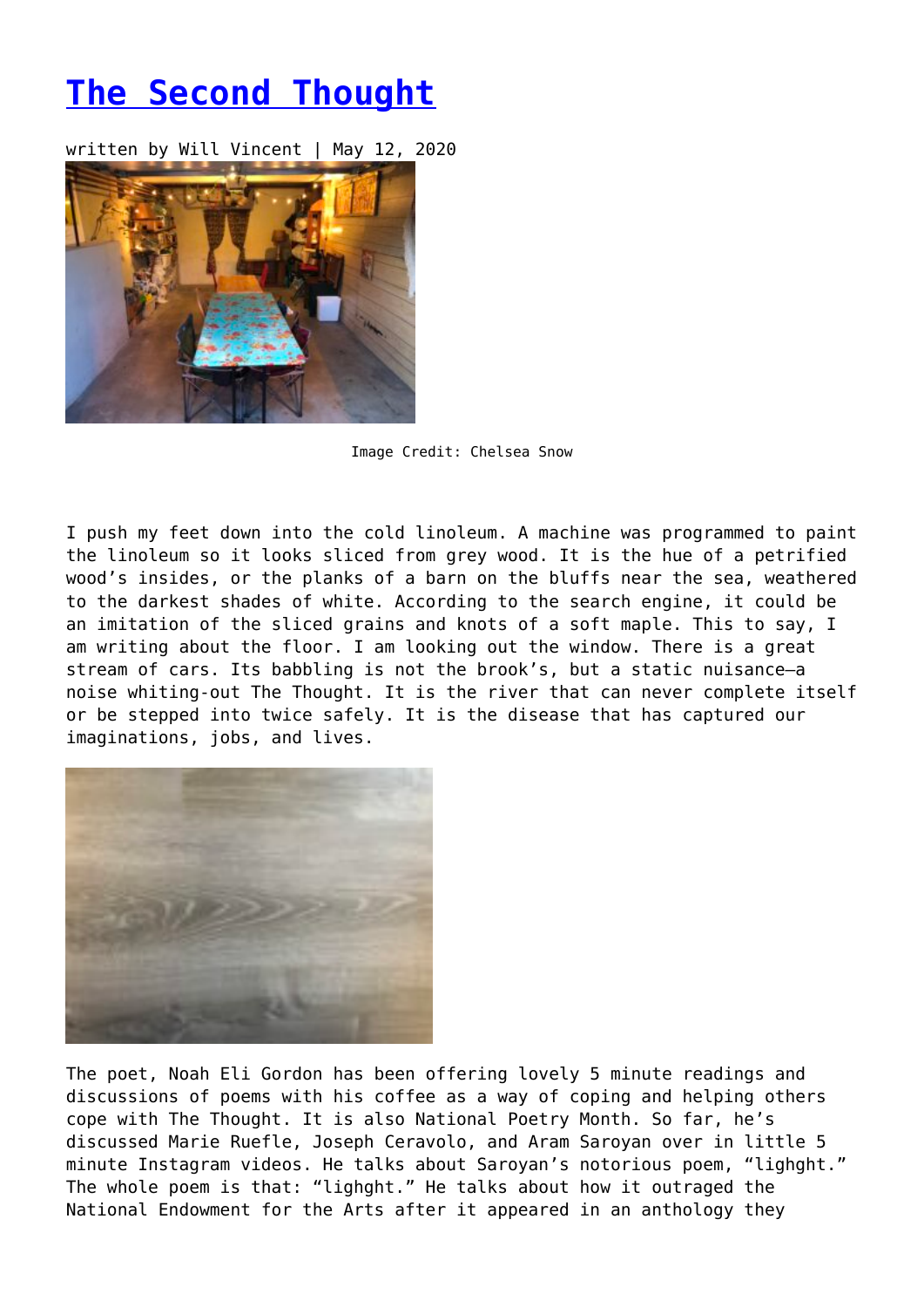sponsored. The poem draws attention to the silent "gh" by doubling it and invites discussions about the materiality of language, highlighting the difficulties of representation. Gordon talks about how the poem reminds us that each word is a metaphor. Nowhere is it more apparent than in the common names for flora: wooly mule ear, spleenwort, milkvetch. Elsewhere, the metaphoric language in simple idioms can be rendered strange, beautiful, or horrible simply by adding an adjective or offering a more specific noun: *kill two grey birds with one stone, don't count your scrub jays before they're hatched, it is raining jaguars and wolves.* With a simple, nearly randomized gesture of word-replacement, we can estrange ourselves from the cliché and find a poem in the most common language.



The aforementioned Milkvetch. Photo from commons.wikipedia.org.

The cars outside my window are still moving—quarantined by steel, aluminum, titanium; laminated and tempered glass; polypropylene, polyurethan, and PVC dashboards. The more I research what the search engine can tell me about the cars and their component parts, the more the factory that made them reveals itself. I'm reminded of [Craig Dworkin's poem "Fact":](https://www.poetryfoundation.org/poetrymagazine/poems/52694/fact-56d23160d463d)

Ink on a 5.5 by 9 inch substrate of 60-pound offset matte white paper. Composed of: varnish (soy

bean oil [C57H98O6], used as a plasticizer: 52%. Phenolic modified rosin resin [Tall oil rosin:

66.2%. Nonylphenol [C15H24O]: 16.6%. Formaldehyde [CH2O]: 4.8%. Maleic anhydride

[C4H2O3]: 2.6%. Glycerol [C3H8O3]: 9.6%. Traces of alkali catalyst: .2%]: 47%): 53.7%. 100S

Type Alkyd used as a binder (Reaction product of linseed oil: 50.7%.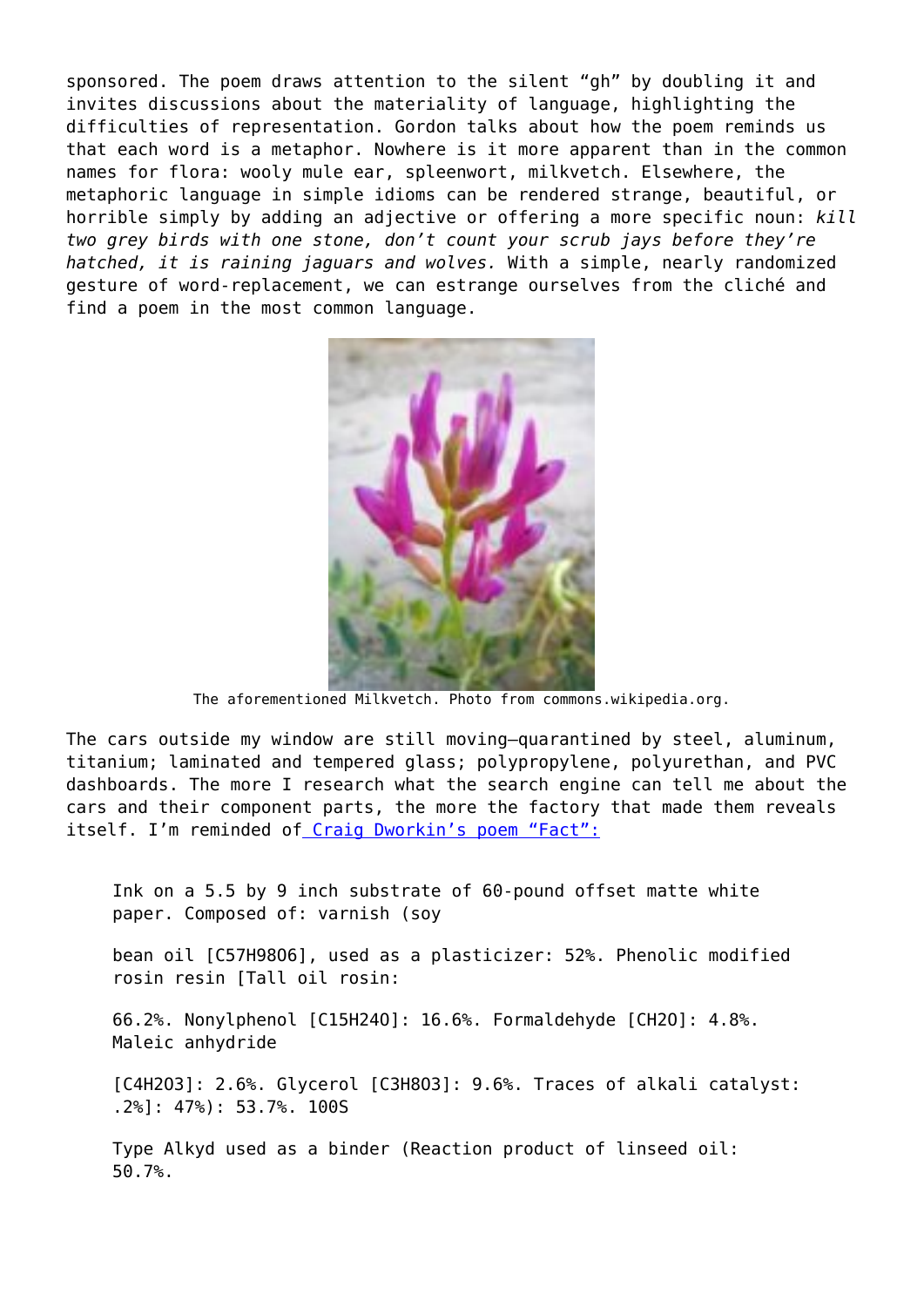Dworkin goes on with 281 more words about the exact scientific composition of ink on paper. The "poem" invites us to think about the literal substance of a text: the ink and paper. The percentages and chemical compounds connote pollutions and dehumanizing labor that go into printing a poem on paper. It finds its poetry, as so many poems do, by estranging the reader from the commonplace object—the bird, the telephone wire, the window. Dworkin was part of a conceptualist contingency who were actually doing fun, interesting things with poetry, but were largely overshadowed by the racist blunders of Vanessa Place and Kenneth Goldsmith, who ended up killing their own poetry movement by taking easy paths towards an art where identity supposedly didn't matter. There was a time when all we seemed to do in the poetry world was talk about these people. Then, Goldsmith inadvertently mocked Michael Brown's autopsy by reading it aloud as a "conceptual poem" and Place minstrelized a Twitter stream with quotes from *Gone With the Wind.* Goldsmith was such a machiavellian self-promoter that he even made it on *The Colbert Report* at one point. Apparently, he learned his tricks from the art-world he had, some years prior, abandoned. With the help of an anonymous group called The Mongrel Coalition Against Gringo Poetry and other efforts by poets of color and allies, conceptualism was largely destroyed and forgotten.

But, beyond Goldsmith and Place's obvious, racist conceptual poetics, there were weirder undercurrents that I still find interesting. Some of Goldsmith's graduate students made *[Troll Thread](https://trollthread.tumblr.com/)*, a Tumblr of conceptual writing PDFs. One of them is the text from the Gameboy game Pokemon: Yellow in Helvetica font across 300 some-odd pages. I liked that this art made people angry. It was the best conversation starter in my MFA workshops. We would talk about Goldsmith's *Weather,* where he transcribed a year of weather reports, word by stuttering word. But, many of the practitioners didn't think enough about why they were making people angry. In the end, it all ended up being kind of nihilistic and boring. Still, there are some examples of conceptualist works that produced good, productive discussions about history and pain like M. NourbeSe Philip's erasure of legal documents of murdered slaves' lives for her book *Zong!*. Philip enacts the absences and stutterings that accompany trauma and loss using erasure and the page's blank white space. She *performs* what others would usually only *describe*.

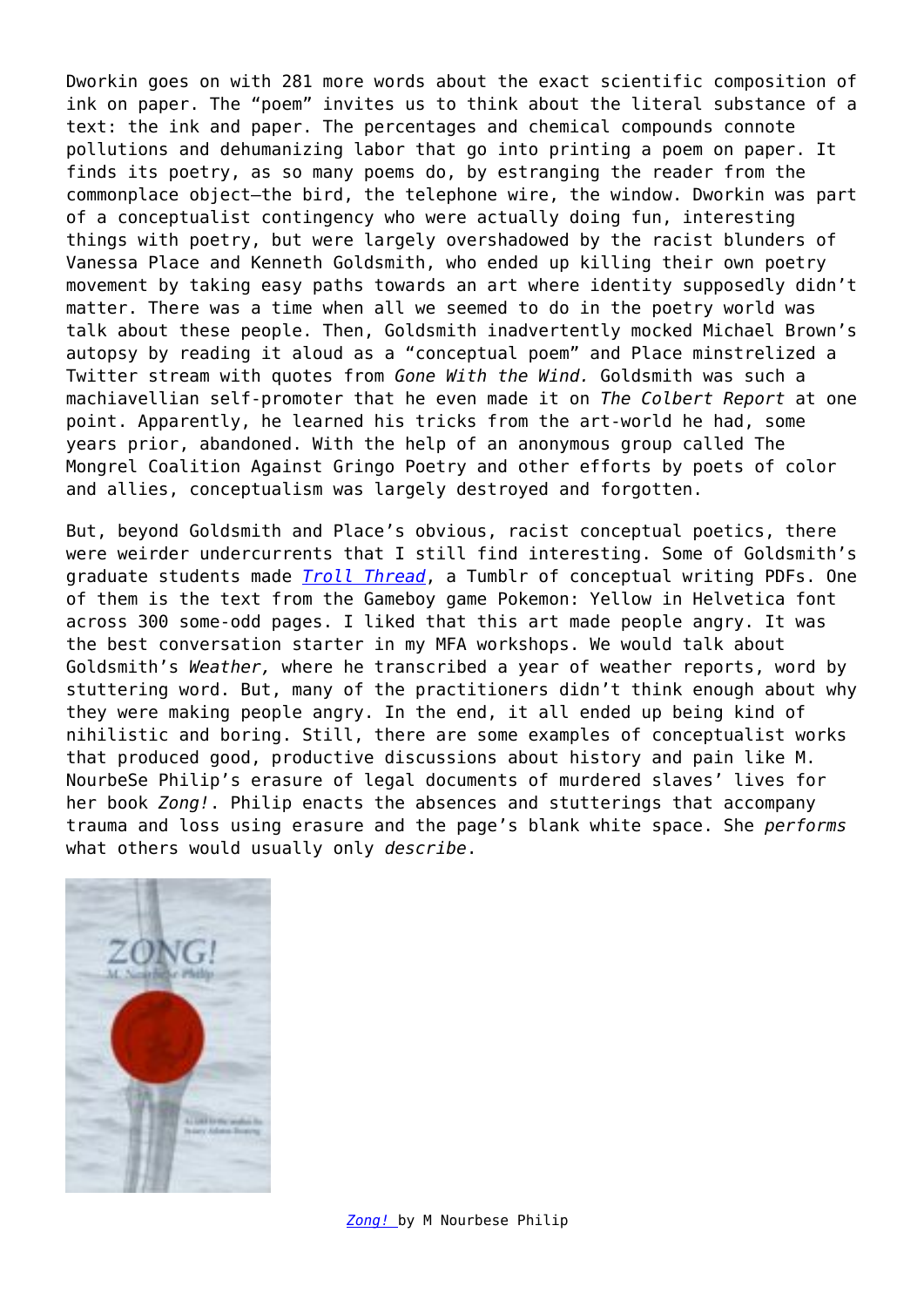Outside my window a sequoia and live oak push up through a bed of spider vines that spill down from our trash-cans toward the roaring 580. The trees are symbols for a great and timeless survival, but even they may die, diseased by some termite or weevil. I move out of the room, away from the notebook. My partner and I eat oatmeal with peanut butter and jam scooped into the center while listening to *The New York Times* podcast. An Italian doctor weeps while talking about his work.

I drink too much coffee and spiral while streaming my lesson for the 8th graders. I promise my students that right now, more than ever, we should only listen to those who are talking about The Thought with clear reasoning and credible sources. Evidence and analysis of evidence—the cold logic of the medical profession and the angry compassion of the masses—may be the things that save us.

On impulse, towards the end of my lesson, I wrangle a few students into a *Dungeons and Dragons* game on the website *Roll20*. This is another wild, reaching compulsive decision toward a creative form of escape that I will surely regret for the tedious work it entails. This is a habit of mine that has been accelerated by The Thought. I whittle wands out of driftwood. I drink whiskey and draw shitty comics about the concerts I went to in high school. It seems like many people are doing this sort of thing: diving into strange hobbies. The anarchists in my Instagram feed are playing *Animal Crossing.* My partner wants to choreograph a dance for Robyn's "Dancing on My Own." My cousin in upstate New York is toying with the idea of streaming his backyard bonfires on *Twitch*.

In one of the state-mandated self-criticisms of the video of myself teaching for the California Teaching Performance Assessment, I have a ghostly reminder of the last few days in my classroom before The Thought filled our lungs and brains. I'm required to watch and analyze the video. I'm supposed to show myself assessing the students in four different ways. In one of the videos, the students debate whether social media makes us more alone, and this triggers an aside about how the parallel thinking revealed by the web can be depressing—that the internet has shown that we are really not all that unique. There are probably people out there very similar to you, thinking the same thing as you, right now. I tell them we can find comfort and community in this fact, or despair in what this means for the creators' helpless pursuit of novelty.

I have no idea what I'm doing when it comes to being a dungeon master. I have only ever run half a Christmas Day campaign for my family that included none of the real technicalities required for combat—rather, it was an opportunity for me to revel in some overwrought, purple prose I had written while amped up on black coffee and mimosas about a frozen world where the spirit of Christmas had been destroyed by the cold hand of technology. In the campaign with my family, intelligent robot elves have banished Santa to a tiki bar on the outskirts of the North Pole. It was our adventurers job to destroy them and restore the spirit of Christmas. My mother played a polar bear and my little brother a talking candy cane named Swinzel.